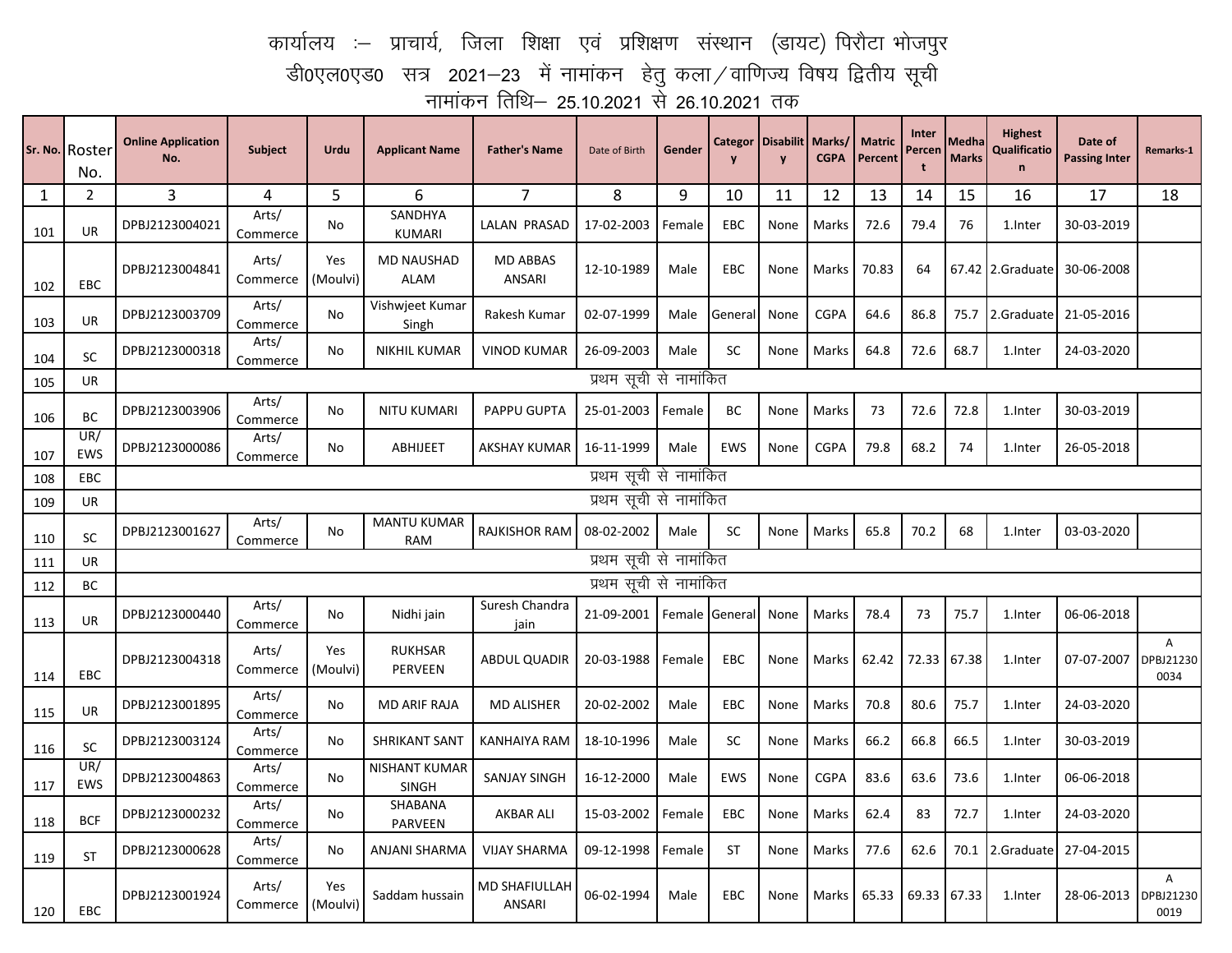|            | Sr. No. Roster<br>No. | <b>Online Application</b><br>No.                 | <b>Subject</b>    | Urdu            | <b>Applicant Name</b>               | <b>Father's Name</b>                        | Date of Birth             | Gender              |           | Categor   Disabilit   Marks/<br>$\mathbf{v}$ | <b>CGPA</b> | <b>Matric</b><br>Percent | Inter<br>Percen | Medha<br><b>Marks</b> | <b>Highest</b><br>Qualificatio<br>$\mathsf{n}$ | Date of<br><b>Passing Inter</b> | Remarks-1 |
|------------|-----------------------|--------------------------------------------------|-------------------|-----------------|-------------------------------------|---------------------------------------------|---------------------------|---------------------|-----------|----------------------------------------------|-------------|--------------------------|-----------------|-----------------------|------------------------------------------------|---------------------------------|-----------|
| 1          | 2                     | 3                                                | 4                 | 5               | 6                                   | $\overline{7}$                              | 8                         | 9                   | 10        | 11                                           | 12          | 13                       | 14              | 15                    | 16                                             | 17                              | 18        |
| 121        | UR                    | DPBJ2123000367                                   | Arts/<br>Commerce | No              | ABHILASHA<br><b>KUMARI</b>          | <b>SANJAY SINGH</b>                         | 16-04-2002                | Female General      |           | None                                         | Marks       | 69.6                     | 81.6            | 75.6                  | 1.Inter                                        | 24-03-2020                      |           |
| 122        | BC                    |                                                  |                   |                 |                                     |                                             | प्रथम सूची से नामांकित    |                     |           |                                              |             |                          |                 |                       |                                                |                                 |           |
| 123        | UR                    |                                                  |                   |                 |                                     |                                             | प्रथम सूची से नामांकित    |                     |           |                                              |             |                          |                 |                       |                                                |                                 |           |
| 124        | <b>SC</b>             |                                                  |                   |                 |                                     |                                             | प्रथम सूची से नामांकित    |                     |           |                                              |             |                          |                 |                       |                                                |                                 |           |
| 125        | UR                    | DPBJ2123000046                                   | Arts/<br>Commerce | No              | <b>MD KAMRAN</b><br><b>QURAISHI</b> | <b>MD FIROZ</b><br>QURAISHI                 | 01-01-2002                | Male                | EBC       | None                                         | Marks       | 70.6                     | 78.8            | 74.7                  | 1.Inter                                        | 24-03-2020                      |           |
| 126        | EBC                   | प्रथम सूची से नामांकित                           |                   |                 |                                     |                                             |                           |                     |           |                                              |             |                          |                 |                       |                                                |                                 |           |
| 127        | <b>UR EWS</b><br>F    |                                                  |                   |                 |                                     |                                             | प्रथम सूची से नामांकित    |                     |           |                                              |             |                          |                 |                       |                                                |                                 |           |
| 128        | SC                    |                                                  |                   |                 |                                     |                                             | प्रथम सूची से नामांकित    |                     |           |                                              |             |                          |                 |                       |                                                |                                 |           |
|            |                       | DPBJ2123003547                                   | Arts/<br>Commerce | No              | <b>BHARATI KUMARI</b>               | SHIVENDRA<br><b>KUMAR</b><br><b>CHOUBEY</b> | 25-10-1995 Female         |                     | EWS       | PH<br>(Disabli<br>ty 40%<br>100%)            | Marks       | 51.2                     | 70.8            | 61                    |                                                | 2.Graduate 11-06-2012 DPBJ21230 | Α<br>0075 |
| 129        | UR                    |                                                  |                   |                 |                                     |                                             |                           |                     |           |                                              |             |                          |                 |                       |                                                |                                 |           |
| 130<br>131 | ВC<br>UR              | प्रथम सूची से नामांकित<br>प्रथम सूची से नामांकित |                   |                 |                                     |                                             |                           |                     |           |                                              |             |                          |                 |                       |                                                |                                 |           |
| 132        | EBC                   | प्रथम सूची से नामांकित                           |                   |                 |                                     |                                             |                           |                     |           |                                              |             |                          |                 |                       |                                                |                                 |           |
| 133        | UR                    | DPBJ2123001598                                   | Arts/<br>Commerce | No              | PAYAL KUMARI                        | SANTOSH<br><b>KUMAR SINHA</b>               | 17-01-2001                | Female General      |           | None                                         | <b>CGPA</b> | 77.9                     | 71.4            | 74.65                 | 1.Inter                                        | 06-06-2018                      |           |
| 134        | SC                    | DPBJ2123002124                                   | Arts/<br>Commerce | No              | <b>GUDDU KUMAR</b><br><b>RAM</b>    | <b>RAJKISHOR RAM</b>                        | 12-10-2000                | Male                | <b>SC</b> | None                                         | Marks       | 72.8                     | 60.2            | 66.5                  | 1.Inter                                        | 06-06-2020                      |           |
| 135        | UR                    |                                                  |                   |                 |                                     |                                             | प्रथम सूची से नामांकित    |                     |           |                                              |             |                          |                 |                       |                                                |                                 |           |
| 136        | EBC                   | DPBJ2123004393                                   | Arts/<br>Commerce | Yes<br>(Moulvi) | <b>MD RAHMAN</b>                    | MD NOORUDDIN 04-03-1988                     |                           | Male                | EBC       | None                                         | Marks       | 68.42                    | 66.17           | 67.3                  | 1.Inter                                        | 07-09-2009                      |           |
| 137        | UR EWS                | DPBJ2123000395                                   | Arts/<br>Commerce | No              | <b>KUMARI NISHI</b><br><b>SINGH</b> | PRADUMAN<br><b>SINGH</b>                    | 05-08-1998                | Female              | EWS       | None                                         | Marks       | 76.8                     | 68              | 72.4                  | 1.Inter                                        | 30-05-2015                      |           |
| 138        | BC                    |                                                  |                   |                 |                                     |                                             | प्रथम सूची से नामांकित    |                     |           |                                              |             |                          |                 |                       |                                                |                                 |           |
| 139        | UR                    | DPBJ2123003519                                   | Arts/<br>Commerce | No              | <b>KM SAVITA</b>                    | BALI<br>CHAUDHARY                           | 20-02-1999   Female   EBC |                     |           |                                              | None Marks  | 76.4                     | 72.8            | 74.6                  | 1.Inter                                        | 20-02-1999                      |           |
| 140        | SC                    |                                                  |                   |                 |                                     |                                             | प्रथम सूची से नामांकित    |                     |           |                                              |             |                          |                 |                       |                                                |                                 |           |
| 141        | UR                    | DPBJ2123001340                                   | Arts/<br>Commerce | No              | KAJAL KUMARI                        | <b>ANIL KUMAR</b><br>SINHA                  | 02-03-2001                | Female General None |           |                                              | CGPA        | 76                       | 73              | 74.5                  | 1.Inter                                        | 06-06-2018                      |           |
| 142        | EBC                   | DPBJ2123000315                                   | Arts/<br>Commerce | Yes<br>(Moulvi) | MD JAWED                            | MD FARMOOD<br>ALAM                          | 04-02-1991                | Male                | EBC       | None                                         | Marks       | 68                       |                 | 66.58 67.29           | 1.Inter                                        | 01-01-2009                      |           |
| 143        | UR                    | DPBJ2123000849                                   | Arts/<br>Commerce | No              | NISHAT PERVEEN                      | MD. RAFAQUAT<br><b>HUSSAIN</b>              | 02-11-2000                | Female              | EBC       | None                                         | Marks       | 80.4                     | 68.4            |                       |                                                | 74.4 2.Graduate 30-05-2017      |           |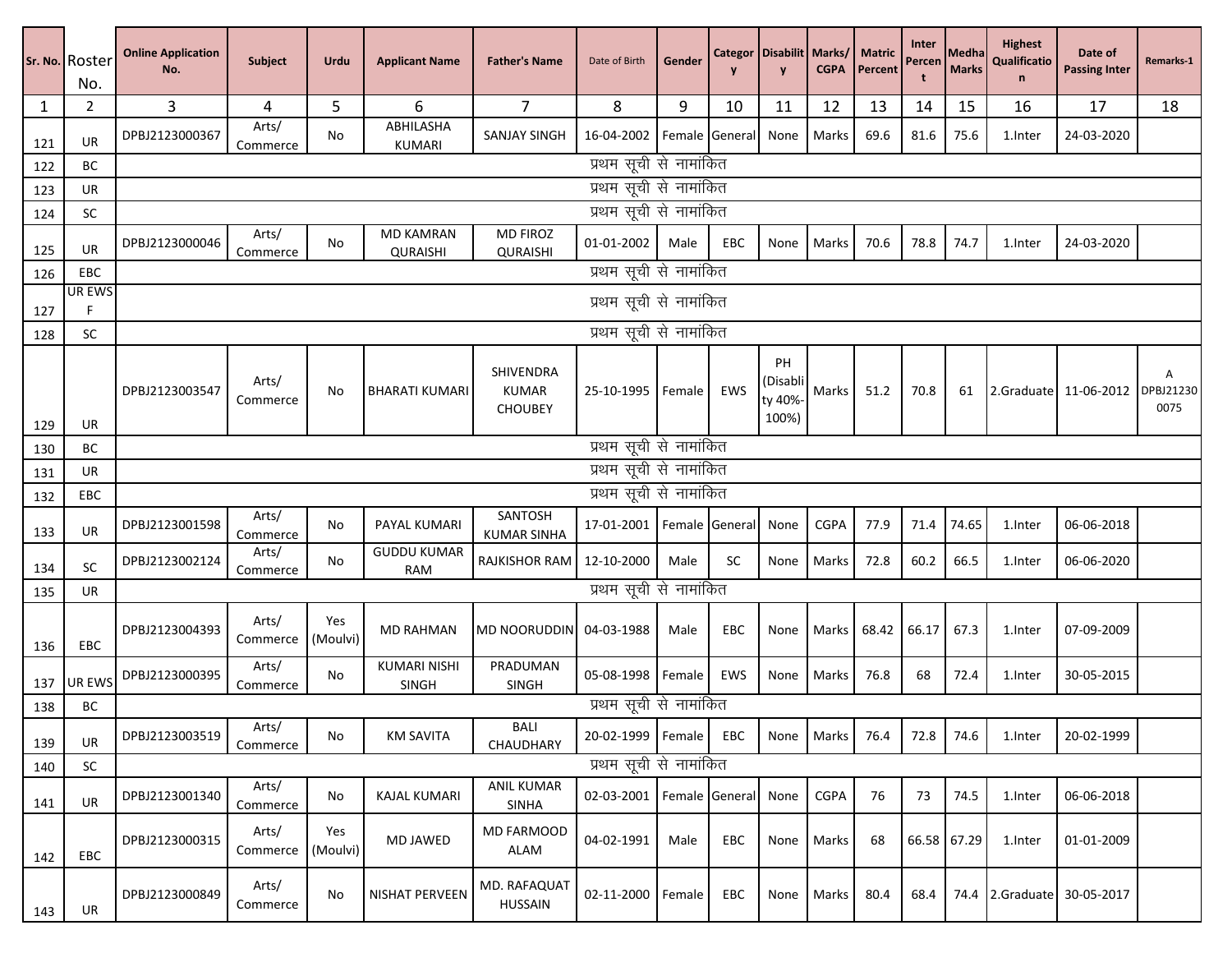|     | Sr. No. Roster<br>No. | <b>Online Application</b><br>No. | <b>Subject</b>    | Urdu            | <b>Applicant Name</b>           | <b>Father's Name</b>                 | Date of Birth             | Gender |                     | <b>Categor   Disabilit   Marks/</b><br>$\mathbf{v}$ | <b>CGPA</b> | <b>Matric</b><br>Percent | Inter<br>Percen | <b>Medha</b><br><b>Marks</b> | <b>Highest</b><br><b>Qualificatio</b><br>n | Date of<br><b>Passing Inter</b> | Remarks-1 |
|-----|-----------------------|----------------------------------|-------------------|-----------------|---------------------------------|--------------------------------------|---------------------------|--------|---------------------|-----------------------------------------------------|-------------|--------------------------|-----------------|------------------------------|--------------------------------------------|---------------------------------|-----------|
| 1   | 2                     | 3                                | 4                 | 5               | 6                               | 7 <sup>1</sup>                       | 8                         | 9      | 10                  | 11                                                  | 12          | 13                       | 14              | 15                           | 16                                         | 17                              | 18        |
| 144 | UR                    | DPBJ2123005680                   | Arts/<br>Commerce | No              | PALLAVI KUMARI                  | <b>JAY NANDAN</b><br>CHAURASIYA      | 08-02-2002                | Female | EBC                 | None                                                | Marks       | 70.8                     | 77.4            | 74.1                         | 1.Inter                                    | 30-03-2019                      |           |
| 145 | UR                    | DPBJ2123001213                   | Arts/<br>Commerce | No              | <b>KUMARI ALKA</b>              | PRAMOD<br><b>KUMAR SINGH</b>         | 29-10-2002                | Female | BС                  | None                                                | <b>CGPA</b> | 83.6                     | 64.6            | 74.1                         | 1.Inter                                    | 30-03-2019                      |           |
| 146 | BC                    |                                  |                   |                 |                                 |                                      | प्रथम सूची से नामांकित    |        |                     |                                                     |             |                          |                 |                              |                                            |                                 |           |
| 147 | UR/<br>EWS            |                                  |                   |                 |                                 |                                      | प्रथम सूची से नामांकित    |        |                     |                                                     |             |                          |                 |                              |                                            |                                 |           |
| 148 | <b>SC</b>             |                                  |                   |                 |                                 |                                      | प्रथम सूची से नामांकित    |        |                     |                                                     |             |                          |                 |                              |                                            |                                 |           |
| 149 | UR                    | DPBJ2123002184                   | Arts/<br>Commerce | No              | Nusarat Jahan                   | Ismail bhai<br>Ansari                | 01-01-1992 Female         |        | BС                  | None                                                | Marks       | 70.92                    | 77.14           |                              |                                            | 74.03 2.Graduate 28-05-2009     |           |
| 150 | <b>EBC</b>            |                                  |                   |                 |                                 |                                      | प्रथम सूची से नामांकित    |        |                     |                                                     |             |                          |                 |                              |                                            |                                 |           |
| 151 | UR                    | प्रथम सूची से नामांकित           |                   |                 |                                 |                                      |                           |        |                     |                                                     |             |                          |                 |                              |                                            |                                 |           |
| 152 | <b>BCF</b>            | DPBJ2123004247                   | Arts/<br>Commerce | No              | Alisha kumari                   | Lakshman Prasad<br>Keshri            | 14-04-1999                | Female | EBC                 | None                                                | CGPA        | 74.1                     | 70.8            |                              | 72.45 2.Graduate                           | 21-05-2016                      |           |
| 153 | UR                    | DPBJ2123000986                   | Arts/<br>Commerce | No              | <b>RIMJHIM KUMARI</b>           | <b>RISHI DEV</b><br><b>THAKUR</b>    | 26-01-2002                |        | Female General      | None                                                | Marks       | 69.6                     | 78.2            | 73.9                         | 1.Inter                                    | 30-03-2019                      |           |
| 154 | EBC                   | DPBJ2123005017                   | Arts/<br>Commerce | Yes<br>(Moulvi) | <b>REHANA</b><br>PARWEEN        | MD RAZZAQUE                          | 12-07-1991                | Female | EBC                 | None                                                | Marks       | 65.25                    | 69.25           | 67.25                        | 1.Inter                                    | 28-06-2013                      |           |
| 155 | <b>UR</b>             | DPBJ2123000330                   | Arts/<br>Commerce | Yes<br>(Moulvi) | <b>AMIR HUSSAIN</b>             | <b>MANUAR</b><br><b>HUSSAIN</b>      | 28-02-1997                | Male   | General             | None                                                | Marks       | 68.75                    | 65.67           |                              |                                            | 67.21 2.Graduate 16-07-2015     |           |
| 156 | SC                    | DPBJ2123005366                   | Arts/<br>Commerce | No              | <b>ROHIT KUMAR</b>              | <b>GAYA PASWAN</b>                   | 20-09-2001                | Male   | SC.                 | None                                                | Marks       | 66.8                     | 66.2            | 66.5                         | 1.Inter                                    | 06-06-2018                      |           |
| 157 | UR/<br>EWS            |                                  |                   |                 |                                 |                                      | प्रथम सूची से नामांकित    |        |                     |                                                     |             |                          |                 |                              |                                            |                                 |           |
| 158 | ВC                    |                                  |                   |                 |                                 |                                      | प्रथम सूची से नामांकित    |        |                     |                                                     |             |                          |                 |                              |                                            |                                 |           |
| 159 | UR                    |                                  |                   |                 |                                 |                                      | प्रथम सूची से नामांकित    |        |                     |                                                     |             |                          |                 |                              |                                            |                                 |           |
| 160 | EBC                   | DPBJ2123003129                   | Arts/<br>Commerce | Yes<br>(Moulvi) | <b>NAZIA PERWEEN</b>            | <b>MD MANZURUL</b><br><b>ISLAM</b>   | 10-10-1994                | Female | EBC                 | None                                                | Marks       | 65                       | 68.67           |                              |                                            | 66.84 2.Graduate 01-06-2011     |           |
| 161 | UR                    | DPBJ2123002929                   | Arts/<br>Commerce | No              | ARCHANA<br><b>KUMARI PATHAK</b> | JAGNARAYAN<br>PATHAK                 | 16-10-2003                |        | Female General None |                                                     | Marks       | 69.2                     | 78.6            | 73.9                         | 1.Inter                                    | 24-03-2020                      |           |
| 162 | SC                    | DPBJ2123004160                   | Arts/<br>Commerce | No              | SHOBHA KUMARI                   | <b>NAND LAL RAM</b>                  | 06-06-2001                | Female | SC                  | None                                                | <b>CGPA</b> | 81.7                     | 50.8            |                              |                                            | 66.25 2.Graduate 06-06-2018     |           |
| 163 | UR                    | DPBJ2123005024                   | Arts/<br>Commerce | No              |                                 | <b>GHAZALA KALIM IMD KALIMUDDINI</b> | 14-11-2000 Female General |        |                     | None                                                | Marks       | 80.4                     | 66.8            |                              |                                            | 73.6 2.Graduate 30-05-2017      |           |
| 164 | BC                    |                                  |                   |                 |                                 |                                      | प्रथम सूची से नामांकित    |        |                     |                                                     |             |                          |                 |                              |                                            |                                 |           |
| 165 | UR                    |                                  |                   |                 |                                 |                                      | प्रथम सूची से नामांकित    |        |                     |                                                     |             |                          |                 |                              |                                            |                                 |           |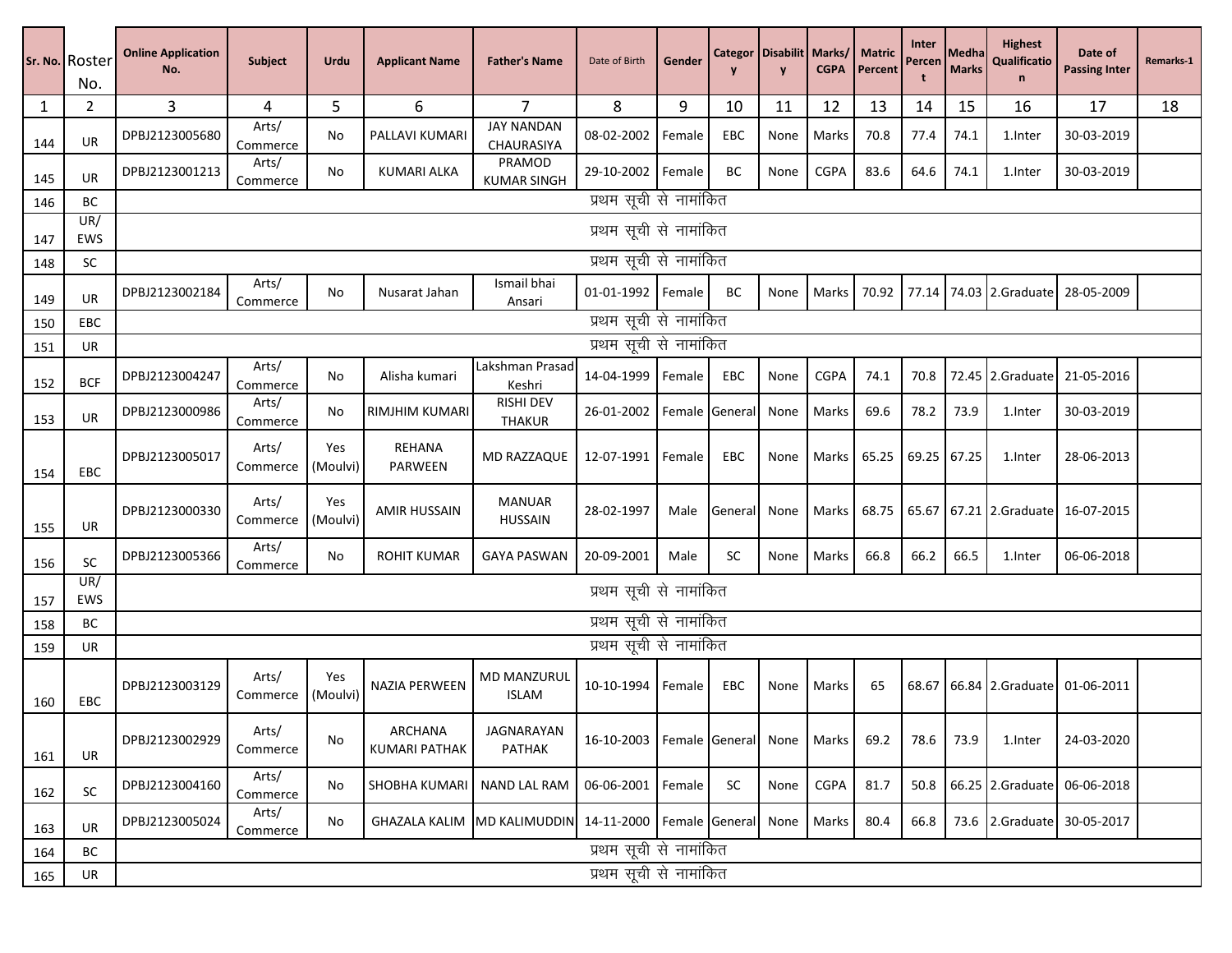|     | Sr. No. Roster<br>No. | <b>Online Application</b><br>No. | <b>Subject</b>    | Urdu            | <b>Applicant Name</b> | <b>Father's Name</b>                  | Date of Birth          | Gender |                     | <b>Categor Disabilit Marks/</b><br>$\mathbf{v}$ | <b>CGPA</b> | <b>Matric</b><br>Percent | Inter<br>Percen<br>t | Medha<br><b>Marks</b> | <b>Highest</b><br>Qualificatio<br>$\mathbf n$ | Date of<br><b>Passing Inter</b> | Remarks-1 |
|-----|-----------------------|----------------------------------|-------------------|-----------------|-----------------------|---------------------------------------|------------------------|--------|---------------------|-------------------------------------------------|-------------|--------------------------|----------------------|-----------------------|-----------------------------------------------|---------------------------------|-----------|
| 1   | 2                     | 3                                | 4                 | 5               | 6                     | $\overline{7}$                        | 8                      | 9      | 10                  | 11                                              | 12          | 13                       | 14                   | 15                    | 16                                            | 17                              | 18        |
| 166 | EBC                   | DPBJ2123000431                   | Arts/<br>Commerce | Yes<br>(Moulvi) | Akhtar Ansari         | Mumtaj Ahmad                          | 15-12-1996             | Male   | EBC                 | None                                            | Marks       | 64.67                    | 68.92                | 66.8                  | 1.Inter                                       | 15-12-1996                      |           |
| 167 | UR EWS<br>F           |                                  |                   |                 |                       |                                       | प्रथम सूची से नामांकित |        |                     |                                                 |             |                          |                      |                       |                                               |                                 |           |
| 168 | <b>SC</b>             |                                  |                   |                 |                       |                                       | प्रथम सूची से नामांकित |        |                     |                                                 |             |                          |                      |                       |                                               |                                 |           |
| 169 | UR                    | DPBJ2123003551                   | Arts/<br>Commerce | No              | ARSHIYA KUMAR         | SANJAY SINGH                          | 17-09-1999             |        | Female General      | None                                            | <b>CGPA</b> | 81.7                     | 65.2                 |                       |                                               | 73.45 2.Graduate 17-05-2016     |           |
| 170 | EBC                   | DPBJ2123003366                   | Arts/<br>Commerce | Yes<br>(Moulvi) | MD GHULAM<br>RABBANI  | <b>MD ABBAS</b><br>ANSARI             | 13-01-1996             | Male   | EBC                 | None                                            | Marks       | 62.42                    | 71                   |                       |                                               | 66.71 2.Graduate 14-07-2012     |           |
| 171 | UR                    |                                  |                   |                 |                       |                                       | प्रथम सूची से नामांकित |        |                     |                                                 |             |                          |                      |                       |                                               |                                 |           |
| 172 | BС                    | DPBJ2123000529                   | Arts/<br>Commerce | No              | <b>SONU KUMAR</b>     | <b>BABLU SINGH</b>                    | 17-04-1997             | Male   | BC                  | VH<br>(Disabli<br>ty 40%<br>100%)               | Marks       | 58.4                     | 56                   | 57.2                  | 1.Inter                                       | 30-05-2017                      |           |
| 173 | UR                    | DPBJ2123003944                   | Arts/<br>Commerce | No              | <b>DIKSHA SINGH</b>   | RAKESH KUMAR<br><b>SINGH</b>          | 11-11-1999             |        | Female General      | None                                            | Marks       | 76.6                     | 70.2                 | 73.4                  | 1.Inter                                       | 17-05-2016                      |           |
| 174 | <b>SC</b>             | प्रथम सूची से नामांकित           |                   |                 |                       |                                       |                        |        |                     |                                                 |             |                          |                      |                       |                                               |                                 |           |
| 175 | UR                    | प्रथम सूची से नामांकित           |                   |                 |                       |                                       |                        |        |                     |                                                 |             |                          |                      |                       |                                               |                                 |           |
| 176 | EBC                   | DPBJ2123001912                   | Arts/<br>Commerce | Yes<br>(Moulvi) | <b>MD IMRAN</b>       | <b>MD SIRAJUDDIN</b>                  | 04-12-1992             | Male   | EBC                 | None                                            | Marks       | 63                       | 70.17                | 66.59                 | 1.Inter                                       | 01-06-2011                      |           |
| 177 | UR/<br>EWS            | DPBJ2123000150                   | Arts/<br>Commerce | No              | <b>JASSI KUMARI</b>   | <b>JITENDRA</b><br><b>KUMAR SINGH</b> | 26-02-2003             | Female | EWS                 | None                                            | Marks       | 72                       | 72.8                 | 72.4                  | 1.Inter                                       | 24-03-2020                      |           |
| 178 | <b>SC</b>             |                                  |                   |                 |                       |                                       | प्रथम सूची से नामांकित |        |                     |                                                 |             |                          |                      |                       |                                               |                                 |           |
| 179 | UR                    | DPBJ2123002435                   | Arts/<br>Commerce | Yes<br>(Moulvi) | <b>AHMAD ARVI</b>     | <b>MD IMRAN</b><br><b>ALAM</b>        | 15-05-2000             | Male   | General             | None                                            | Marks       | 70.5                     | 62.56                | 66.53                 | 1.Inter                                       | 04-12-2018                      |           |
| 180 | BC                    | DPBJ2123000331                   | Arts/<br>Commerce | No              | <b>DOLLY KUMARI</b>   | DHARMENDRA<br><b>SINGH</b>            | 19-10-1997             | Female | BС                  | None                                            | Marks       | 79.8                     | 65.6                 |                       |                                               | 72.7 2.Graduate 27-05-2014      |           |
| 181 | UR                    | DPBJ2123002378                   | Arts/<br>Commerce | No              | NAAZ PERWEEN          | MD MAQSOOD<br>ALAM                    | 15-05-2002             | Female | BC                  | None                                            | Marks       | 68.4                     | 78.4                 | 73.4                  | 1.Inter                                       | 24-03-2020                      |           |
| 182 | EBC                   | DPBJ2123002736                   | Arts/<br>Commerce | Yes<br>(Moulvi) | RUKHSANA<br>KHATOON   | <b>MD AKBAR</b>                       | 05-01-1997             | Female | EBC                 | None                                            | Marks       | 63.83                    | 69.08                |                       |                                               | 66.46 2.Graduate 28-07-2014     |           |
| 183 | <b>UR</b>             | DPBJ2123004176                   | Arts/<br>Commerce | No              | PRITY PANDEY          | <b>GOVARDHAN</b><br>PANDEY            | 13-12-2001             |        | Female General      | None                                            | Marks       | 82.4                     | 63.8                 | 73.1                  | 1.Inter                                       | 28-10-2020                      |           |
| 184 | <b>BCF</b>            |                                  |                   |                 |                       |                                       | प्रथम सूची से नामांकित |        |                     |                                                 |             |                          |                      |                       |                                               |                                 |           |
| 185 | UR                    | DPBJ2123001274                   | Arts/<br>Commerce | No              | CHANDANI<br>KUMARI    | <b>RAM SHARAN</b><br>RAI              | 01-01-2000             |        | Female General None |                                                 | CGPA        | 77.9                     | 68                   | 72.95                 | 1.Inter                                       | 30-05-2017                      |           |